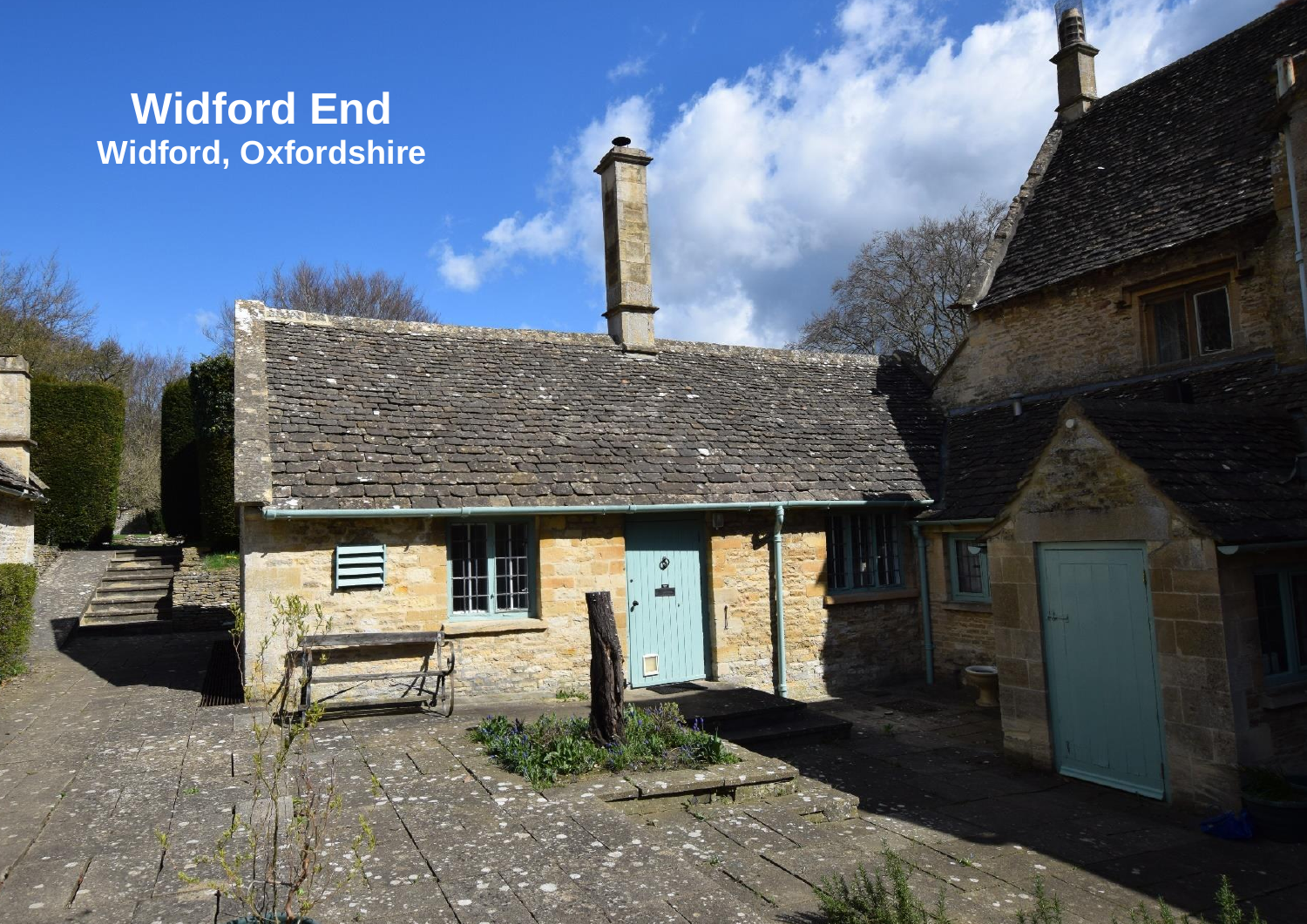# **TO LET**

**Widford End is a delightful one bedroom property, situated in the grounds of the manor house**

### **Accommodation**

Entrance • Sitting Room • Kitchen • Double Bedroom Study/Dressing Room • Bathroom Garden to the rear, shared outbuilding and garden store. Garage and parking

#### **Description**

Widford End is set in the grounds of Widford Manor which is located at the end of a quiet lane. The accommodation is spread over one level and has been recently updated throughout.

The cottage benefits from having a private garden to the rear and off road parking.

## **Situation & Amenities**

Burford 2.5 miles • Charlbury Station 8 miles (London, Paddington 70 minutes) Stow-on-the-Wold 10 miles • Cirencester 17 miles Oxford 20 miles (All mileages approximate)

Widford is situated on a quiet lane running along the river from Swinbrook into the Cotswold town of Burford. Renowned as "the Gateway to the Cotswolds", Burford & Widford are surrounded by the Cotswold Hills, with the River Windrush meandering through the valley.

Burford provides a wide range of everyday shopping facilities with a number of independent shops, pubs and restaurants. The town also has the advantage of a highly regarded primary and secondary school.

The larger towns of Oxford, Cheltenham and Swindon offer a wider range of shopping, cultural and recreation facilities. There are exceptional sporting opportunities in the area with Golf at Burford and Cirencester and racing at Cheltenham. Immediately to the South of Burford, the A40 provides good road communications to Oxford, the M40 and on to London, together with commuter access to the west to Cheltenham and the M5.



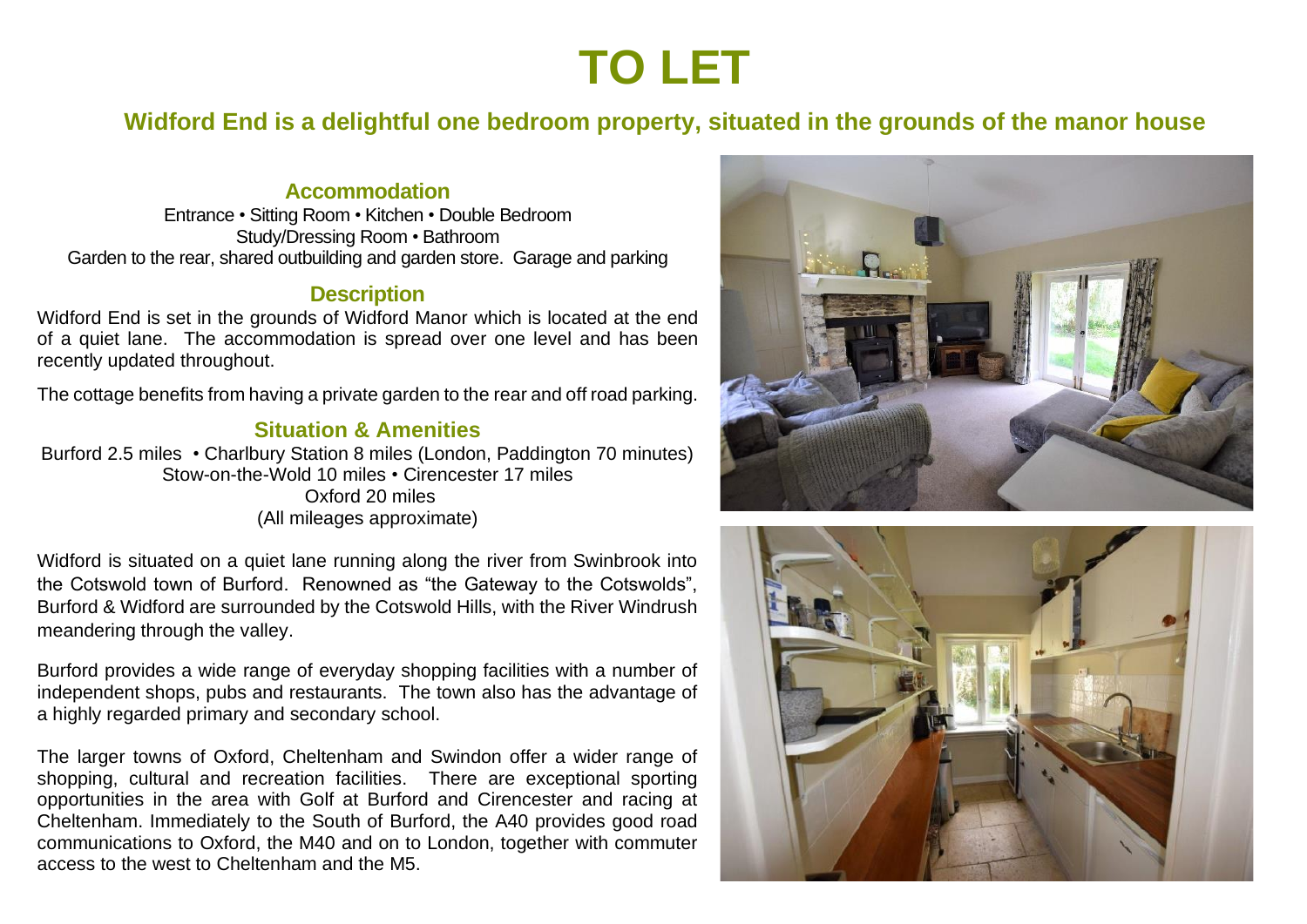



**Fixtures and Fittings** Available to let **unfurnished.** Appliances: Electric cooker and undercounter fridge. Space for freezer.

 There is also a communal chest freezer and communal washing machine housed in the outbuilding, which is located to the side of the annexe. Woodburning stove in the Sitting Room.

*(Please note items shown in the details or during a viewing may be subject to change).*

**Services** Private water and electricity. Septic tank drainage. Electric heating. Broadband connection, subject to individual package. Council Tax Band B.

**Outgoings** The tenant(s) will be responsible for all outgoings and running costs (excluding water) during the tenancy, to include Council Tax and 5 weeks rent as security deposit.

### **Postcode OX18 4DU Directions**





From Burford roundabout take the 1<sup>st</sup> turning sign posted Oxford (A40). Continue for approx.2.5 miles and turn left to Widford. Proceed down

the hill and take the first right signed The Swann Inn, Riverside Pub. Continue into the village of Widford and take the first left where the property can then be found on the right hand side, at the end of the lane.